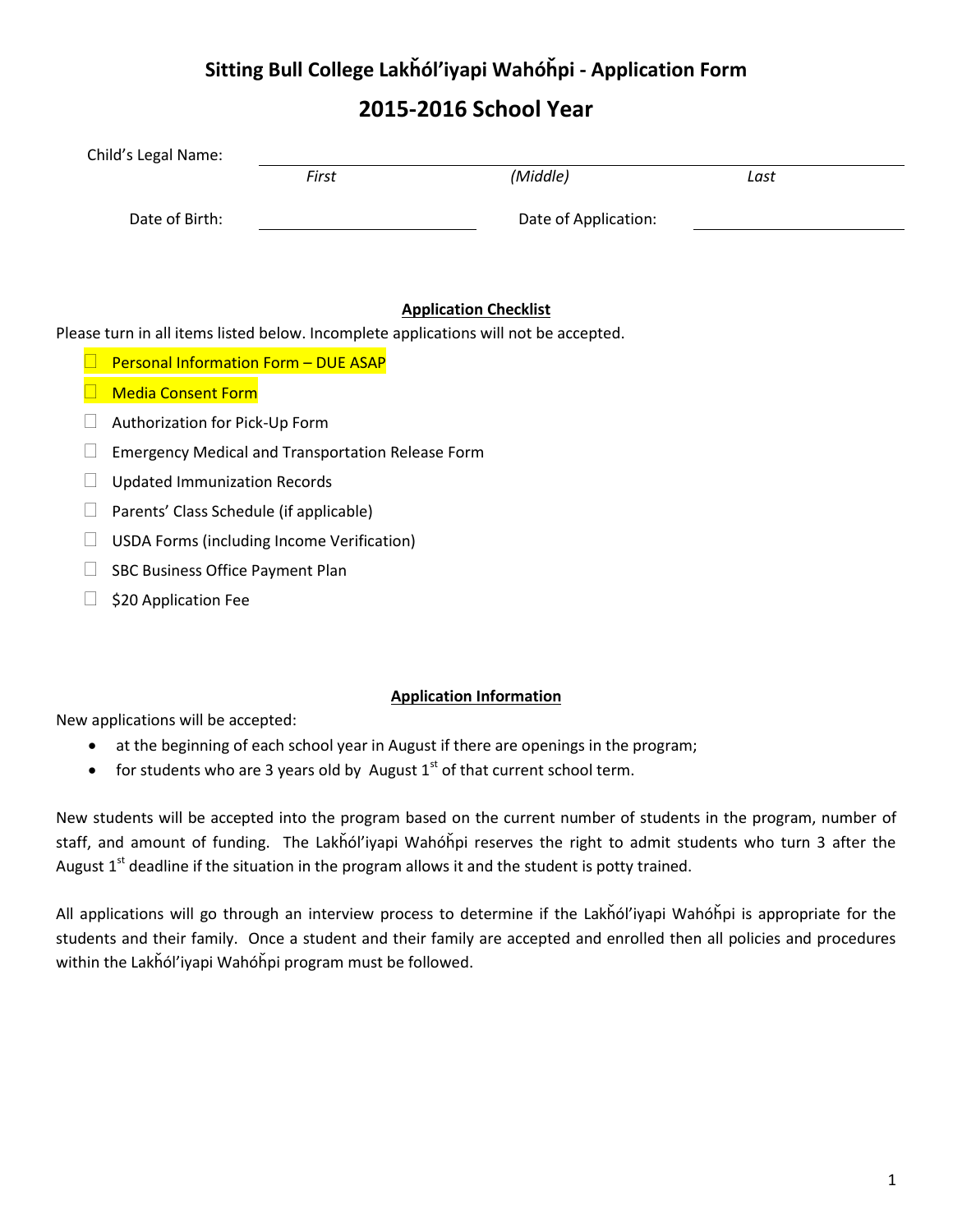## **Personal Information**

| <b>Child Information</b>                                                            |         |                                                                                                                      |                                                                                                                      |                                    |             |                                                 |
|-------------------------------------------------------------------------------------|---------|----------------------------------------------------------------------------------------------------------------------|----------------------------------------------------------------------------------------------------------------------|------------------------------------|-------------|-------------------------------------------------|
| Child's Legal Name:                                                                 |         |                                                                                                                      |                                                                                                                      |                                    | Gender      | <u> 1989 - John Stein, Amerikaansk kanton (</u> |
| Date of Birth:                                                                      |         | <u> 1980 - Johann Barn, mars ann an t-Amhain Aonaich an t-Aonaich an t-Aonaich ann an t-Aonaich ann an t-Aonaich</u> |                                                                                                                      | Age by Aug 1:                      |             |                                                 |
| Last School<br>Attended:                                                            |         |                                                                                                                      |                                                                                                                      |                                    | Ethnicity:  |                                                 |
| <b>Parent/Guardian Information</b>                                                  |         |                                                                                                                      |                                                                                                                      |                                    |             |                                                 |
| Parent/Guardian 1:                                                                  |         |                                                                                                                      | <u> 1980 - Johann Barn, mars ann an t-Amhain Aonaich an t-Aonaich an t-Aonaich ann an t-Aonaich ann an t-Aonaich</u> |                                    |             |                                                 |
| Home Address:                                                                       |         |                                                                                                                      |                                                                                                                      | Work Phone:                        |             |                                                 |
| City, State, Zip:                                                                   |         |                                                                                                                      |                                                                                                                      |                                    | Cell Phone: |                                                 |
| <b>Email Address:</b>                                                               |         |                                                                                                                      |                                                                                                                      | Home Phone:                        |             |                                                 |
| Parent/Guardian 2:                                                                  |         |                                                                                                                      |                                                                                                                      |                                    |             |                                                 |
| Home Address:                                                                       |         |                                                                                                                      |                                                                                                                      | Work Phone:                        |             |                                                 |
| City, State, Zip:                                                                   |         |                                                                                                                      | <u> 1989 - Jan Stein Stein, Amerikaansk politiker (</u>                                                              |                                    | Cell Phone: |                                                 |
| <b>Email Address:</b>                                                               |         |                                                                                                                      |                                                                                                                      | Home Phone:                        |             |                                                 |
| Circle if parents are:                                                              | Married | Divorced                                                                                                             | Separated                                                                                                            | Remarried                          | Deceased:   | Mother<br>Father                                |
| Child Resides with:                                                                 | Mother  | Father                                                                                                               | <b>Both</b>                                                                                                          | Guardian                           | Other:      |                                                 |
| Who has legal custody?*<br><u> 1989 - Johann Stein, fransk kampbeskip (d. 1989)</u> |         | *If applicable, custody documents are<br>needed for child's file.                                                    |                                                                                                                      |                                    |             |                                                 |
| <b>Childcare Assistance Information</b><br>Do you have any of the following:        |         |                                                                                                                      |                                                                                                                      |                                    |             |                                                 |
| <b>Tribal Child Care Assistance</b>                                                 |         |                                                                                                                      |                                                                                                                      | Sioux County Child Care Assistance |             |                                                 |
| SD Child Care Assistance                                                            |         |                                                                                                                      | $\Box$                                                                                                               |                                    |             |                                                 |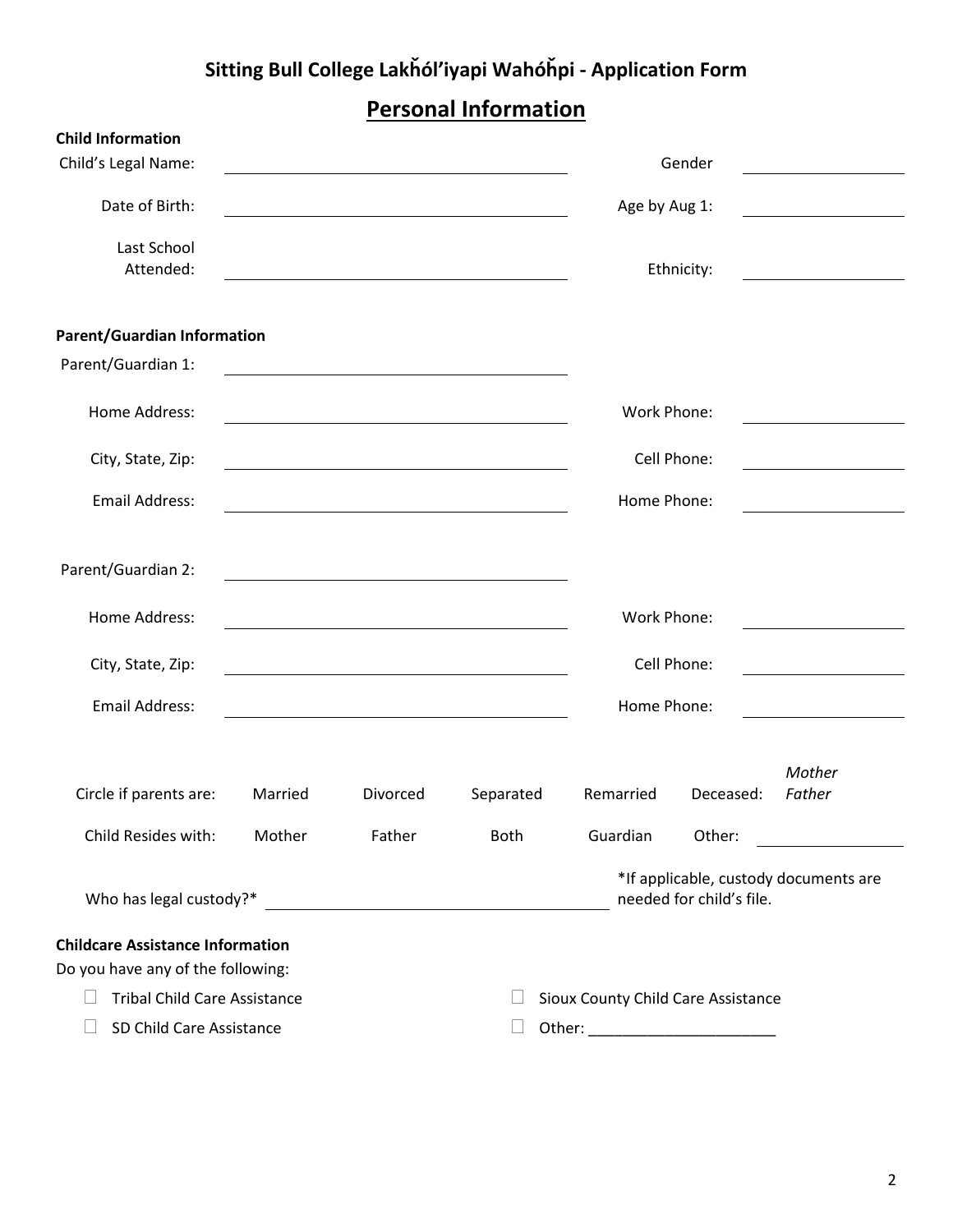| Household / Sibling Information                                     |                     |                                                    |           |  |
|---------------------------------------------------------------------|---------------------|----------------------------------------------------|-----------|--|
| # of Adults in Home:                                                |                     | # of Children in Home:                             |           |  |
| Siblings living at home:                                            |                     |                                                    |           |  |
| Sibling 1 Name:                                                     |                     | Date of Birth:                                     | Gender:   |  |
| Sibling 2 Name:                                                     |                     | Date of Birth:                                     | Gender:   |  |
| Sibling 3 Name:<br><u> 1980 - Johann Barbara, martxa al</u>         |                     | Date of Birth:                                     | Gender:   |  |
| Sibling 4 Name:                                                     |                     | Date of Birth:                                     | Gender:   |  |
| Sibling 5 Name:                                                     |                     | Date of Birth:                                     | Gender:   |  |
| <b>Health Information</b>                                           |                     |                                                    |           |  |
| Is your child's immunization updated?                               |                     | Is your child potty trained?                       |           |  |
|                                                                     | YES or<br><b>NO</b> |                                                    | YES or NO |  |
| Does your child have a disability or<br>special need?               |                     | If yes, where does your<br>child receive services? |           |  |
|                                                                     | YES or<br><b>NO</b> |                                                    |           |  |
| Do you have concerns about your<br>child's development or behavior? |                     | If yes, please describe your<br>concerns:          |           |  |
|                                                                     | YES or<br><b>NO</b> |                                                    |           |  |
| <b>Other Information</b><br>Are you (select all that apply):        |                     |                                                    |           |  |
| $\Box$ Student: Full-Time                                           |                     | $\Box$ Teenage Mother                              |           |  |
| Student: Part-Time                                                  |                     |                                                    |           |  |
| <b>SBC Staff</b>                                                    |                     |                                                    |           |  |
| What language is spoken in home (select all that apply):            |                     |                                                    |           |  |
| Lakhóta                                                             |                     | English                                            |           |  |
| Dakhóta                                                             |                     |                                                    |           |  |

*I have reviewed this information and certify that everything above is correct, to the best of my knowledge. I understand that there is a \$20.00 registration fee that is due with submission of application.*

Signature: Date: Date: Date: Date: Date: Date: Date: Date: Date: Date: Date: Date: Date: Date: Date: Date: Date: Date: Date: Date: Date: Date: Date: Date: Date: Date: Date: Date: Date: Date: Date: Date: Date: Date: Date: D